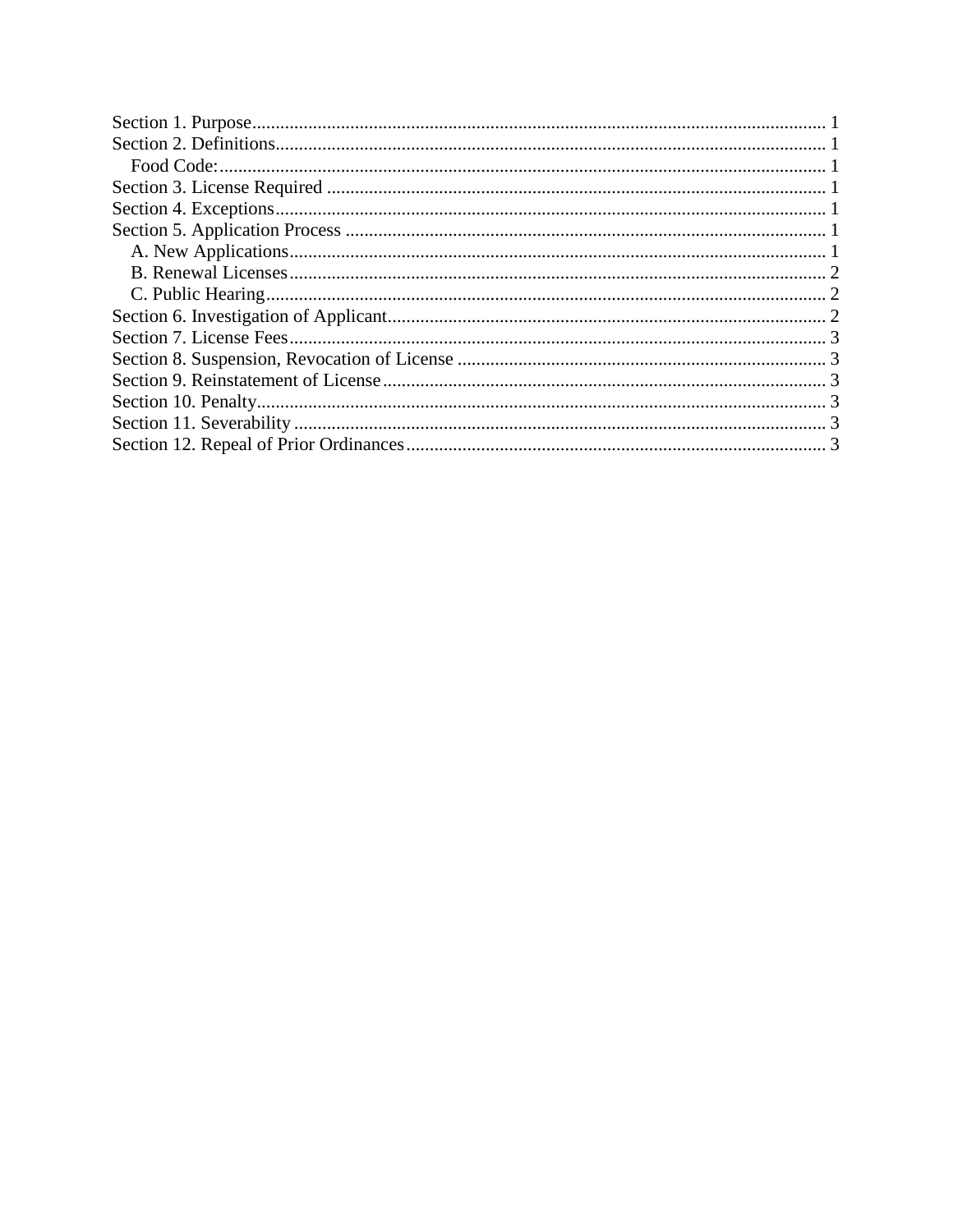## **CHAPTER 1015 TOWN OF SCARBOROUGH FOOD, FOOD HANDLERS AND FOOD ESTABLISHMENTS ORDINANCE**

#### <span id="page-2-0"></span>**Section 1. Purpose**

The purpose of this Ordinance is to regulate the establishments offering for sale prepared and/or processed food in the Town of Scarborough. The regulations are essential to insure that all establishments selling prepared or processed foods are in compliance with the State of Maine Food Code 2001, all local ordinances and building regulations and that local property taxes and local fees are paid in full for the year prior to the issuance or renewal of a license.

#### <span id="page-2-1"></span>**Section 2. Definitions**

#### <span id="page-2-2"></span>**Food Code:**

The State of Maine Food Code 2001 adopted by the Maine Department of Human Services and the Maine Department of Agriculture, Food and Rural Resources.

#### <span id="page-2-3"></span>**Section 3. License Required**

Any person who operates any place where food or drink is prepared and/or processed or served to the public for consumption on or off the premise shall be licensed annually in order to operate within the Town of Scarborough.

#### <span id="page-2-4"></span>**Section 4. Exceptions**

Any Public or private school; any booster group raising funds for school activities or sports programs; any non-profit organization selling food or drink to raise funds for charitable causes, educational activities or public agency programs; or any food sold only through vending machines shall be exempt from the provision of this ordinance.

#### <span id="page-2-5"></span>**Section 5. Application Process**

#### <span id="page-2-6"></span>**A. New Applications**

New applicants may apply at any time during the year. Applications for a license shall be procured from the Town Clerk, completed and signed by the applicant and filed with the Town Clerk, and when submitted to the Town Council shall bear the recommendation for approval or disapproval with reasons noted by the Code Enforcement Officer, the Police Chief, the Fire Chief and the Tax Collector.

A license shall be granted if the property in question complies with all Federal, State and local laws and the applicant demonstrates that the premises will be conducted in a healthful and sanitary manner in accordance with the Food Code so as not to jeopardize the public health, safety and welfare and that the applicant is not delinquent in the payment of any taxes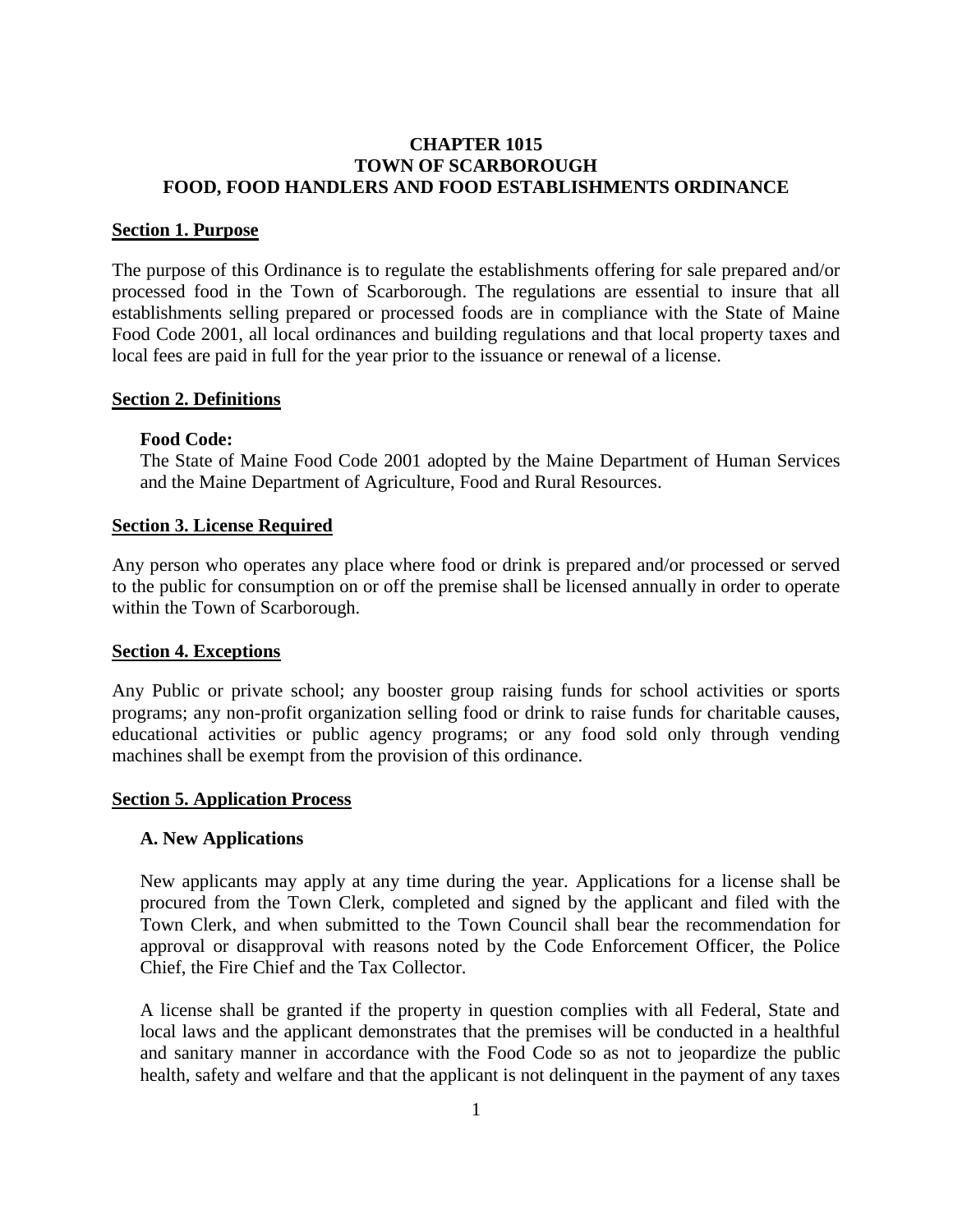or fees owed to the Town of Scarborough. A new license, when granted, shall be valid until June 30th, immediately following said granting of license.

#### <span id="page-3-0"></span>**B. Renewal Licenses**

An existing license may be renewed by the Town Clerk, provided that the holder of the existing license makes application for renewal on or before June 30th. If the holder applies for renewal on or before June 30th, the existing license shall remain in effect until final action on the renewal application. Otherwise, the existing license shall expire on June 30th and an application for a new license must be filed. For renewal applications filed on or before June 30th, the Clerk shall process and issue renewal licenses in the same manner as the Town Council processes and issues new licenses, except that no public hearing is required for a renewal. The Clerk may renew a license only if the Clerk is satisfied that the application meets all the requirements of this ordinance. If the Clerk is not satisfied that the application meets all the requirements of this ordinance, the Clerk shall refer the application to the Town Council, which shall process the application in the same manner as an application for a new license.

## <span id="page-3-1"></span>**C. Public Hearing**

The Town Council shall hold a public hearing on all new applications for licenses under this Ordinance. Notice of the hearing shall be advertised in a local daily newspaper, at least seven (7) days prior to the meeting at the expense of the applicant.

## <span id="page-3-2"></span>**Section 6. Investigation of Applicant**

Upon receipt of each application request for a Food, Food Handler and Food Establishment License the following shall occur:

- (a) The Code Enforcement Officer, or her/his designee, shall verify that the premises comply with all applicable ordinances of the town including, but not limited to, the building code, electrical code, plumbing code and zoning ordinance and shall report her/his findings in writing to the Town Clerk; and, [amended 11/01/17]
- (b) The Fire Chief or her/his designee shall inspect the proposed location to determine if all laws, ordinances or regulations concerning fire and safety have been satisfied and shall submit her/his report in writing to the Town Clerk; and, [amended  $11/01/17$ ]
- (c) The Police Chief or her/his designee shall investigate the application and shall report her/his findings in writing to the Town Clerk; and, [amended 11/01/17]
- (d) The Tax Collector shall submit a report to the Town Clerk on any delinquencies or payments due the Town at the time the license is requested or renewed; and,
- (e) The Town Clerk shall review the application and other documents and determine whether such documents comply with all of the requirements of this article and shall report such findings in writing to the Town Council.